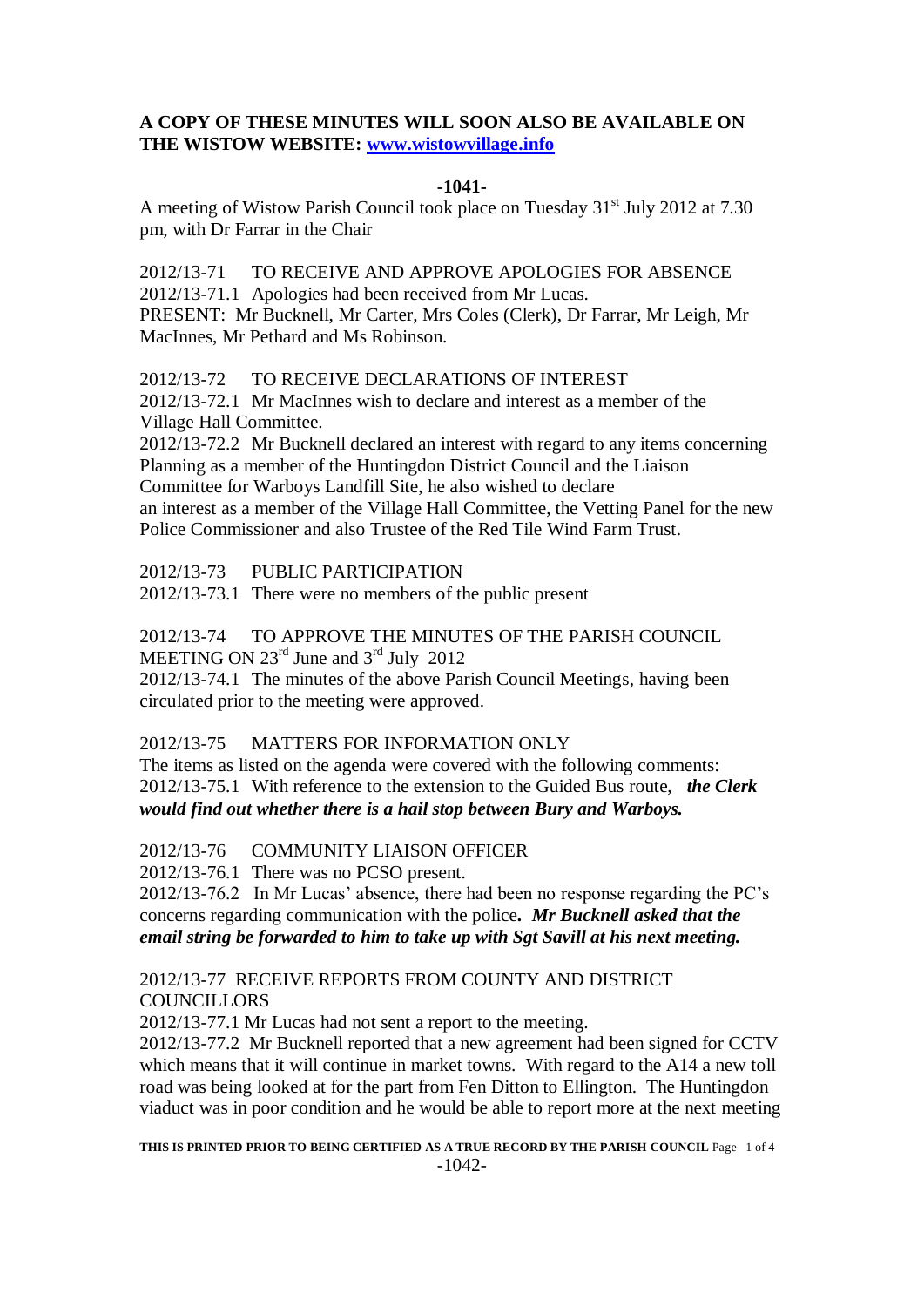2012/12-77.3 Mr Pethard circulated Huntingdonshire Matters Our Mission forms and reported that a full copy of the Wellbeing document was available.

# 2012/13-78 FINANCE

a) to approve the financial statement

2012/13-78.1 As this had been circulated to Councillors present

prior to the meeting, and there were no further comments, it was unanimously confirmed as a true record. This agenda item will be combined with item c in the future.

b) to approve payments of outstanding amounts

2012/13-78.2 The payments listed were formally approved and the cheques duly signed

| Mrs P Coles July salary and expenses | £ 210.16 |
|--------------------------------------|----------|
| Fergusons grass cutting revised bill | £1686.00 |
| Moore Stephens, auditors             | £ 162.00 |
| Cambridge Acre membership            | £ 120.00 |

c) Income £47.55 from recycling

d) nothing to report on audit

e) It was resolved to reinvest the matured sum from the Cambridge Building Society for a further year. *The Clerk will make the necessary arrangements and also review signatories in line with the Bank*.

## 2012/13-79 CORRESPONDENCE

2012/13-79.1 The PC had no objection to WIB replacing the dead tree in the Churchyard, *Mr Bucknell would source a tree if required*. *The Clerk would check that Rev Dowman was aware.*

2112/13-79.2 Dr Farrar would be attending the Mayor's Civic Church Service and reception on  $9<sup>th</sup>$  September.

2012/13-80 TO CONSIDER ANY PLANNING APPLICATIONS RECEIVED Mr Bucknell had declared an interest and left the room.

2012/13-80.1 1201034FUL Installation of 3 Kingspan kw6 wind turbines, Three Fishes Farm, Puddock Row, Warboys. The Parish Council wished to make no comment.

2012/13-80.2 On the naming of Orchard House, Mill Road, it was suggested that each property be given a unique name, in order to prevent confusion with post etc. 2012/13-80.3 1201160 Proposed part roof conversion of roof space to first floor lobby, extension to front, new window openings and internal alterations. 1 Pipkins Close, Wistow. The Parish Council recommended approval.

## 2012/13-81 CODE OF CONDUCT

2012/13-81.1 Dr Farrar proposed and Mr Bucknell seconded adoption of the Code of Conduct in line with that adopted by HDC. This was unanimously agreed. 2012/13-81.2 Declaration of interest forms had been circulated and it was confirmed that *form A should be completed, signed and returned to the Clerk*.

**THIS IS PRINTED PRIOR TO BEING CERTIFIED AS A TRUE RECORD BY THE PARISH COUNCIL** Page 2 of 4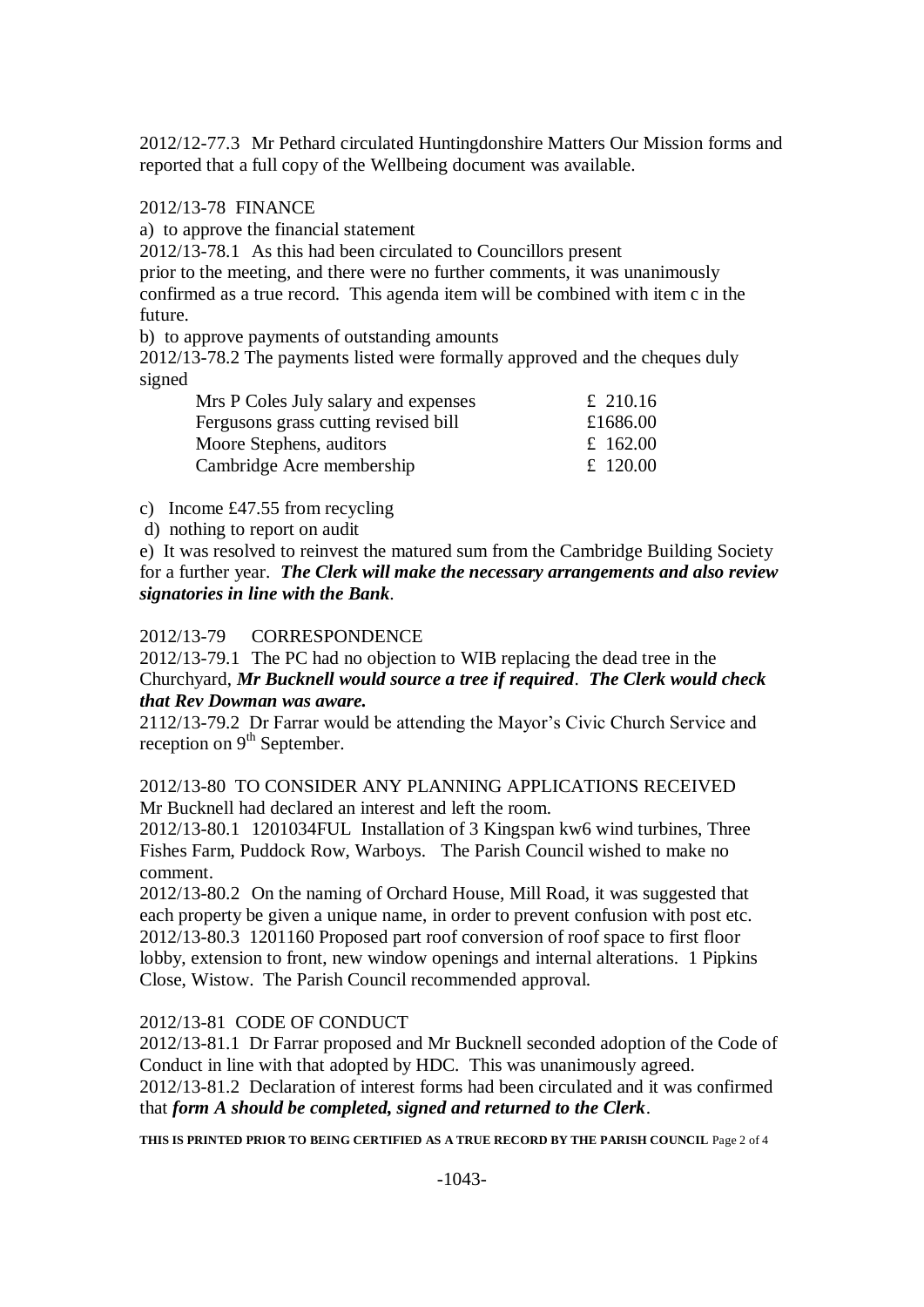2012/13-82 PLAYGROUND MAINTENANCE

 $2012/13-82.1 \& 2$  The following was resolved:

To proceed with RSS quote to repair the aerial runway as the quote from GB Sport and Leisure had turned out to be considerably more expensive.

To proceed with wood preservation and new bark, up to a maximum of 7 bags of bark.

To proceed with hedgecutting at £200

To ask Mr Burton to weed and treat the pathway at a cost of £50

Mr MacInnes would organise removal of the dead tree and rubbish

To email Fergusons regarding strimming around equipment and seats

To monitor the golf issue

To speak to Luminus regarding the problems with bins being upturned and general nuisance in the park

To rethink netting the bushes as posts more than 2m high may need planning Permission

2012/13-83 TOWN AND PARISH CHARTER MEETING/LOCALISM ISSUES 2012/13-83.1 Mr Carter, Mr Bucknell and Ms Robinson would attend the General Power of Competence training session on  $20<sup>th</sup>$  September.

#### 2012/13-84 CAMBRIDGE ACRE MEMBERSHIP

2012/13-84.1 It was agreed to renew for 5 years at a cost of £120 and a saving of £30.

2012/13-85 HIGHWAY WARDEN SCHEME

2012/13-85.1 Ms Robinson was attending an induction on Friday,  $3<sup>rd</sup>$  August.

2012/13-86 PARISH COUNCIL VACANCY

2012/13-86.1 It was agreed to approach suitable candidates.

#### 2012/13-87 PARISH PLAN ACTION PLAN WORKING PARTIES FEEDBACK AND UPDATE

a) Litter – Mr MacInnes – there had been more fly tipping on the Raveley bends.

b) Countryside – Mr Carter The crossfield path off Harris Lane is too narrow, Mr Carter would go and see Mr Juggins. He was also looking at adapting the map to show landowners.

c) Village Hall – Mr MacInnes The next meeting will be on  $16<sup>th</sup>$  August.

d) Parish Plan Review – Dr Farrar, Mr Carter, Mr Bucknell and Ms Robinson. Dropbox will be used to circulate information. A review letter will be sent out to all residents at the beginning of September, the existing plan will be used as a basis to be

rewritten. Mr Leigh confirmed that broadband would be on the plan.

2012/13-88 ITEMS FOR WISTOW WARBLER AND WEB SITE

2012/13-88.1 Declarations of interest would be posted n the website, along with information on the vacancy for a Parish Councillor.

#### **THIS IS PRINTED PRIOR TO BEING CERTIFIED AS A TRUE RECORD BY THE PARISH COUNCIL** Page 3 of 4